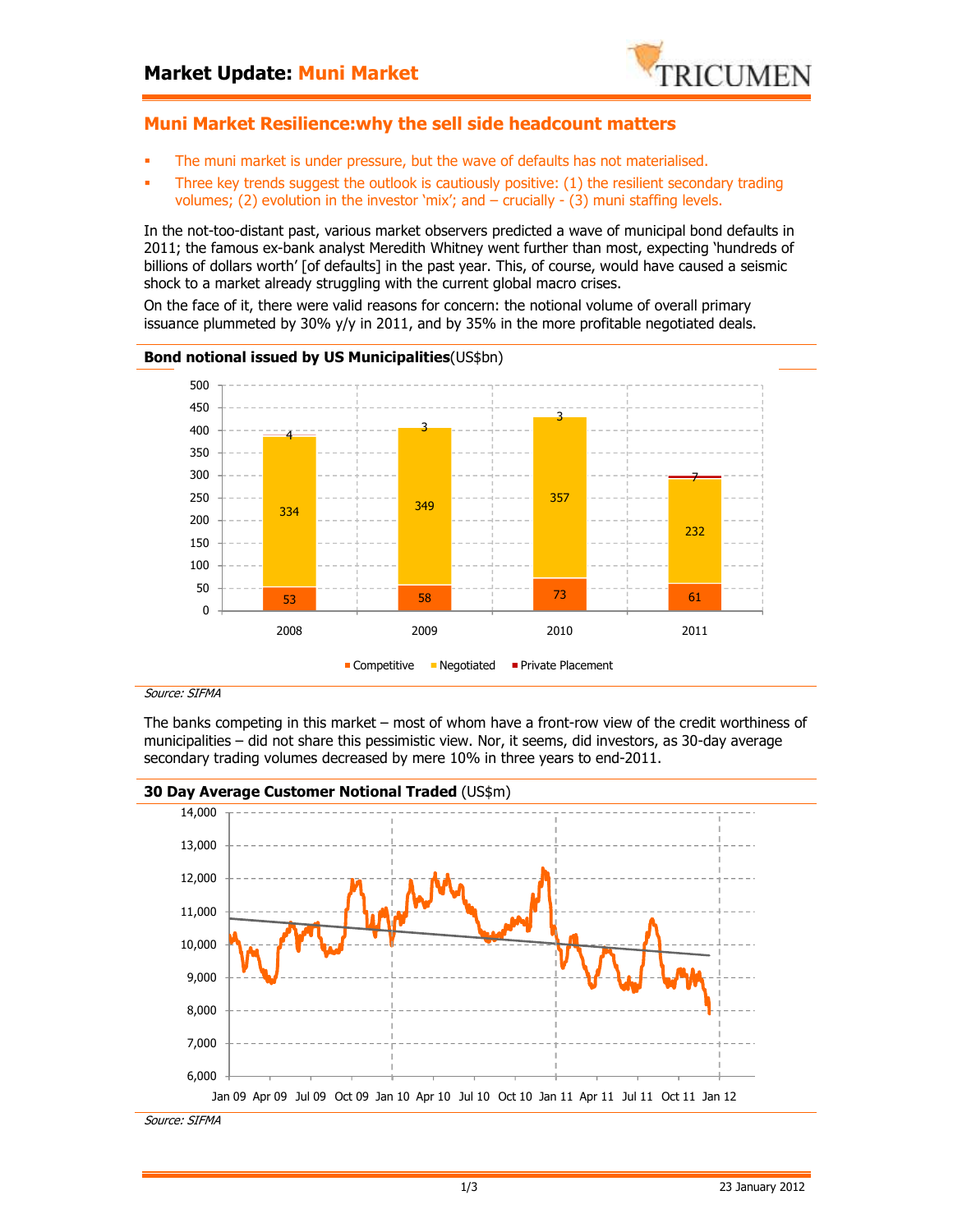# **Market Update: Muni Market**



This investor base is somewhat different to that of a few years ago. Our research has found that the number of Muni-focused mutual funds has declined, while trading accounts, insurers and individual investors have grown in importance as buyers of muni securities. The growth of the retail investor base has been particularly useful for sell-side firms, as the bid-offer spreads that banks can charge retail clients partly offsets the decline in trading volumes. As a result, a number of investment banks have agreed distribution deals with brokers and private banks.

A 'typical' high yield municipal new issue might now see the distribution to investors as follows:



Source: Tricumen

Finally, and in our view crucially, our analysis of Muni departments' staffing levels suggests that banks are cautiously optimistic regarding the outlook. From the end of 2008 to date, the average headcount at Barclays Capital, Citigroup, JPM and Morgan Stanley actually grew; the increase was modest, but in stark contrast to 5-20% overall headcount reduction seen in other areas. We also note the steady growth of origination and banking headcount over the past three years: to us, this indicates that the investment banks closest to municipalities view the odds of imminent market collapse as being very remote indeed.



**Average Front Office Producer Headcount** (excludes research staff)

Source: Tricumen. Figures based on the average headcount at Barclays, Citigroup, J.P.Morgan, Morgan Stanley. Goldman Sachs and Bank of America were excluded, for reasons of client confidentiality)